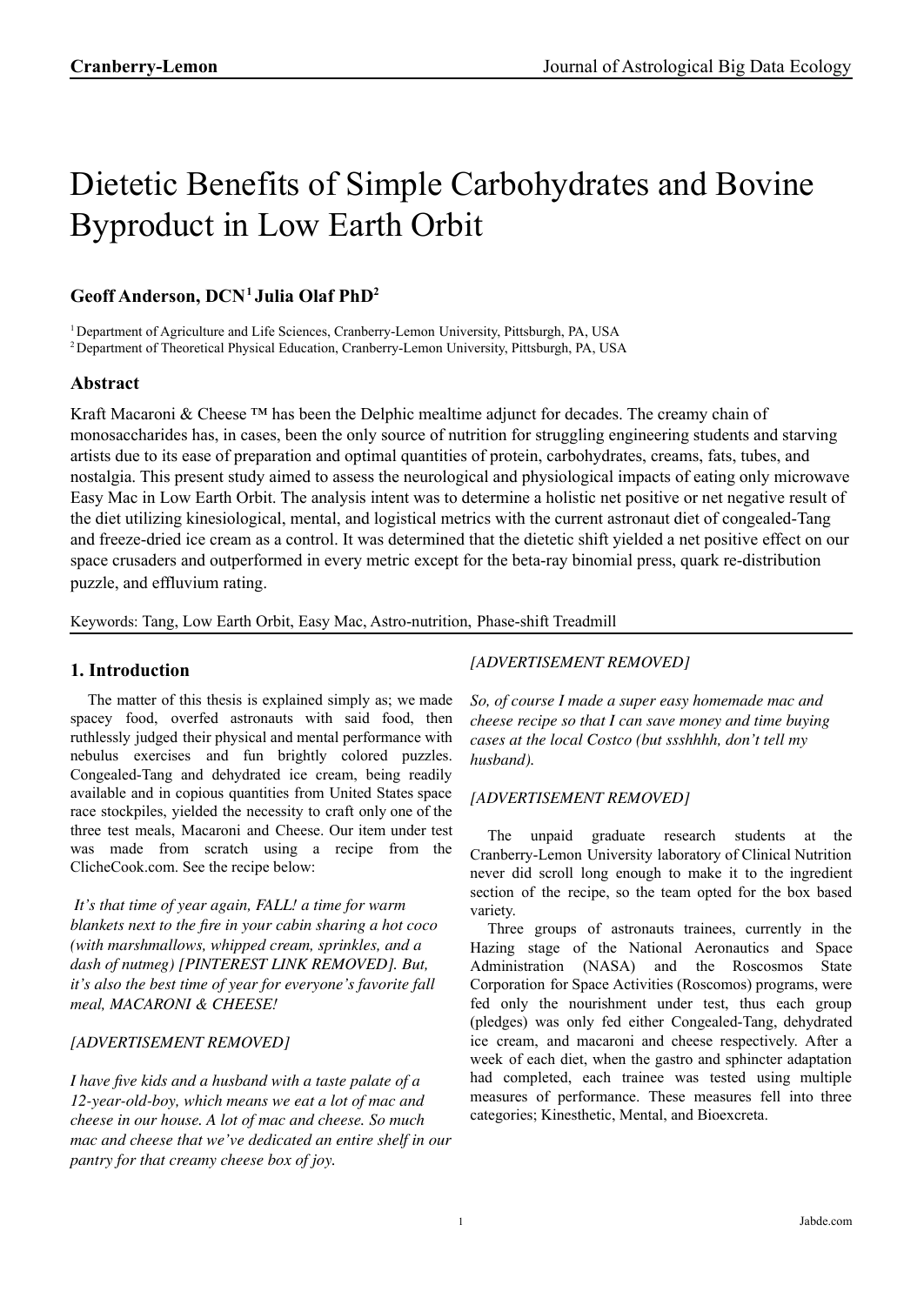## **2. Kinesthetic Metrics**

The kinesthetic results are listed below. To ensure consistency amongst the groups, each was assigned a Space Force Drill-Instructor to motivate through each complex exercise. Though Space Force Drill-Instructors only speak a mixed dialect of C++ with Klingon (a language taught in later stages of astronaut training), the contextual usage of the commands were understood by all trainees. It's been shown in Bertson and Jargon in [1] that such confusing and loud instructions put the right amount of physical and mental stress on candidates to increase the speed of space cadet training by 52% on median cadets and 55% on cadets who are afraid of a conflict at the Romulan neutral zone (92% of cadets).

| <b>Exercise</b><br>(average per<br>group)                   | Congeale<br>d- Tang | Dehydrate<br>d ice<br>cream | <b>Macaro</b><br>ni and<br><b>Cheese</b> |
|-------------------------------------------------------------|---------------------|-----------------------------|------------------------------------------|
| Beta-ray<br><b>Binomial</b><br>Press(dram)                  | 12805               | 13550                       | 13068                                    |
| Heliocentric<br>Fowler<br>Position<br>Holds(rod-min<br>ute) | 10.0                | 12.5                        | 13.1                                     |
| $Zero-G$<br>Burpees(third-<br>hour)                         | 82                  | 74                          | 85                                       |
| $10$ Min<br>Phase-Shift<br>Treadmill(femt<br>o-parsec)      | 526                 | 582                         | 687                                      |

Table 1: Kinesthetic Metics Results

The macaroni and cheese exceeded in all categories except for the beta-ray binomial press. That exercise maximes the use of the brachioradialis, pronator teres, and tibialis anterior muscles and thus liver glycogen plays a key role in its execution. Therefore, higher glycemic foods, dehydrated ice cream in this comparison, should naturally allow for better performance. In the testing of astronaut food such performance in the Zero-G burpees category had not been so positively measured since the introduction of the five-stage-compressed-liver-gramble breathing technique developed in [2].





The largest performance increase was in the 10 minute Phase-Shift Treadmill spurt. Though not a weighted category in this study, it is argued by most space professionals to be the most important measure of physical health for astronauts as discussed in [3]. The research team attributes the performance increase on the Phase-Shift Treadmill to the optimal sphincter normalization that occurs from eating only macaroni and cheese for one week; particularly in the Delight of Neptune phase of the exercise (see figure 2 for reference for the six phases).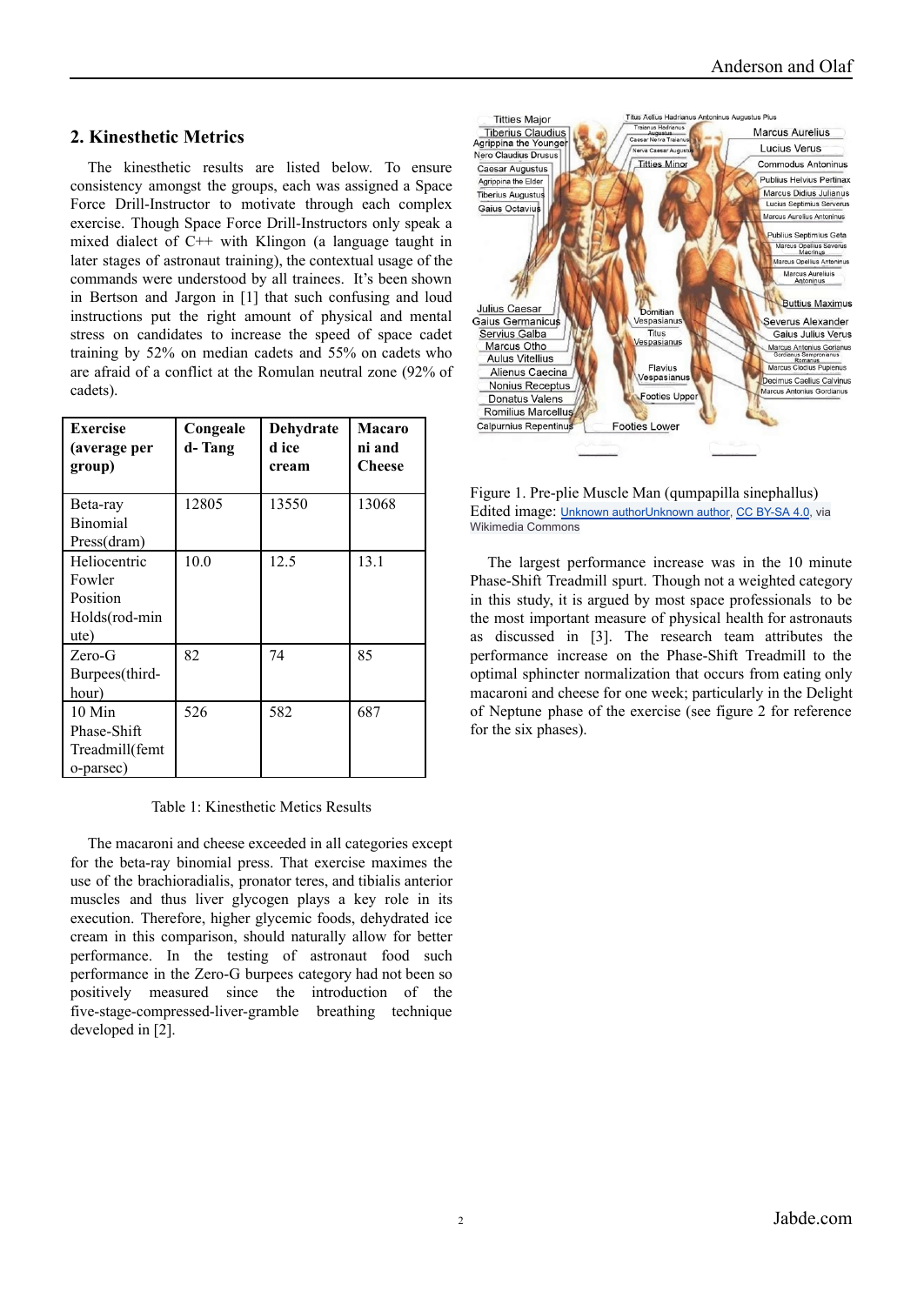

Figure 2. Phase-Shift Treadmill (Orthographic View)

#### **3. Mental Impacts**

Though seemingly obvious and proven in the widely accepted paper by Dr. Denklever [4], there is a direct correlation between the number of neuron-axon generations and the number of tube shaped foods consumed by any subject. The mental tests performed in this study add to this ever increasing body of work.

The research team employed a myriad of standardized mental tests, listed below, that NASA and Roscosmos have used for decades to determine the mental acuity of their astronaut hopefuls.

- 1. Word Associations
- 2. Candy Crush Saga
- 3. 4-Dimensional Rubix Cubes
- 4. Lego Minecraft
- 5. Pride and Prejudice Literary Analysis
- 6. Quark Redistribution Puzzle

After one week of the respective diets, the groups were subjected to the strenuous mental exams. The macaroni and cheese group outperformed the congealed-Tang and dehydrated ice cream group in all exams (average score of 54/100) except for the quark redistribution puzzle. This failure to perform baffles the research team as it was hypothesized that since creamed-nostalgia was the primary ingredient of the macaroni and cheese under test the group would have easily channel their inner toddler and excel in this test.



Figure 3. Quark Redistribution Puzzle, NASA

#### **4. Logistical Application**

The most important but often least discussed part of acquiring and implementing a new space food is the logistics. In between supply missions, cooking requirements, shelf life, spillage, and even space debris creation the logistical approach to supplying, cooking and disposing of food in space can take years to perfect. Many within the space culinary field all remember what happened in the Jiffy Pop disaster aboard the 1984 space shuttle Intrepid. Please take a moment of silence.

The drive to implement a heavy mac and cheese diet on the space station was highly driven by the resupply missions. months of pushy mothers have been bothering the resupply missions to include their own homemade macaroni and cheese since the early 00's. Planning around the change in diet would only grow easier if the dish was already included in the regular meal plans.

Testing in [5] shows that the unknown substance non cheese existing in the box of Kraft Mac has an incredibly long shelf life. In [5] it was shown that a Bugs Bunny and Friends happy 50th Birthday Marvin special edition of kraft mac and cheese was still edible after 23 years. The noodles even retained their festive cartoon shapes. Background research has shown that ingredients have not changed since the 80s and should be reliable in the future.

Kraft mac should also be able to be easily disposable upon consumption. This may not be what you would normally expect in a disposal engineering problem. For example in [6] it was documented when a captains chair of a resupply vehicle became irreversibly damaged after being coated by